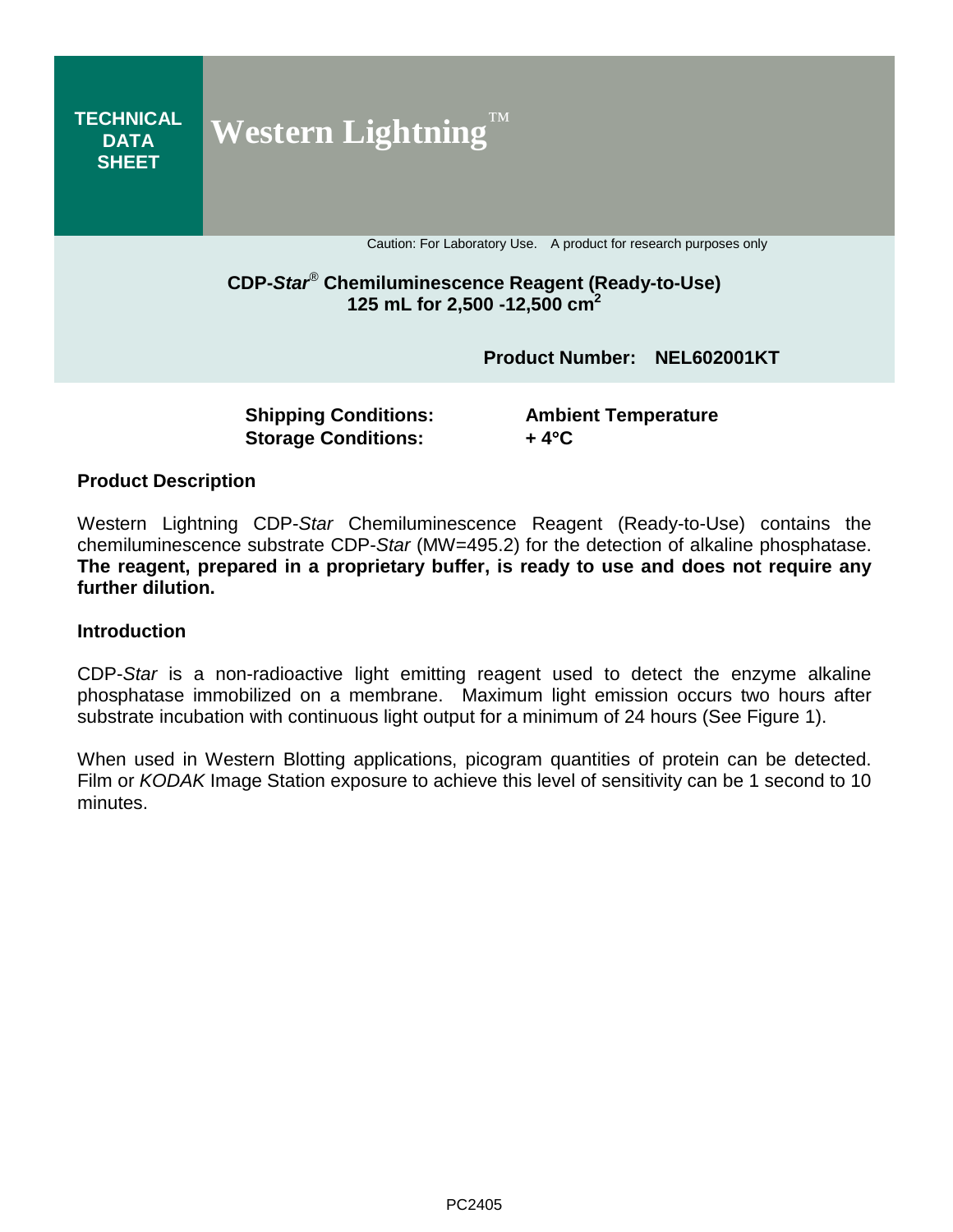Light Emission Kinetics of CDP- Star<sup>®</sup> on Nylon Membrane





# **Intended Use**

Intended use of this product is the detection of alkaline phosphatase.

## **Performance Considerations**

- 1. This reagent has been formulated and quality controlled specifically to detect alkaline phosphatase antibody or streptavidin conjugates immobilized onto membranes.
- 2. Western Lightning CDP-*Star* Chemiluminescence Reagent (Ready-to-Use) is applicable to PVDF membranes such as PolyScreen® PVDF Transfer Membrane and also nylon membranes such as GeneScreen™ and GeneScreen *Plus*®.
- 3. KODAK X-OMAT Blue Film or the *KODAK* Image Station, ideal for chemiluminescence CDP-*Star* detection, are recommended for best results.

## **Protocol for Use**

The following is a *protocol* for using CDP-*Star* in a Western Blot experiment. The PolyScreen PVDF Transfer Membrane product insert contains detailed protocols for membrane wetting and Western Blotting.

1. If PolyScreen has dried after completion of Western Blotting procedure it must be re-wet with 95% ethanol for at least one minute. Rinse the membrane in distilled water to wash off the alcohol for 2-3 minutes.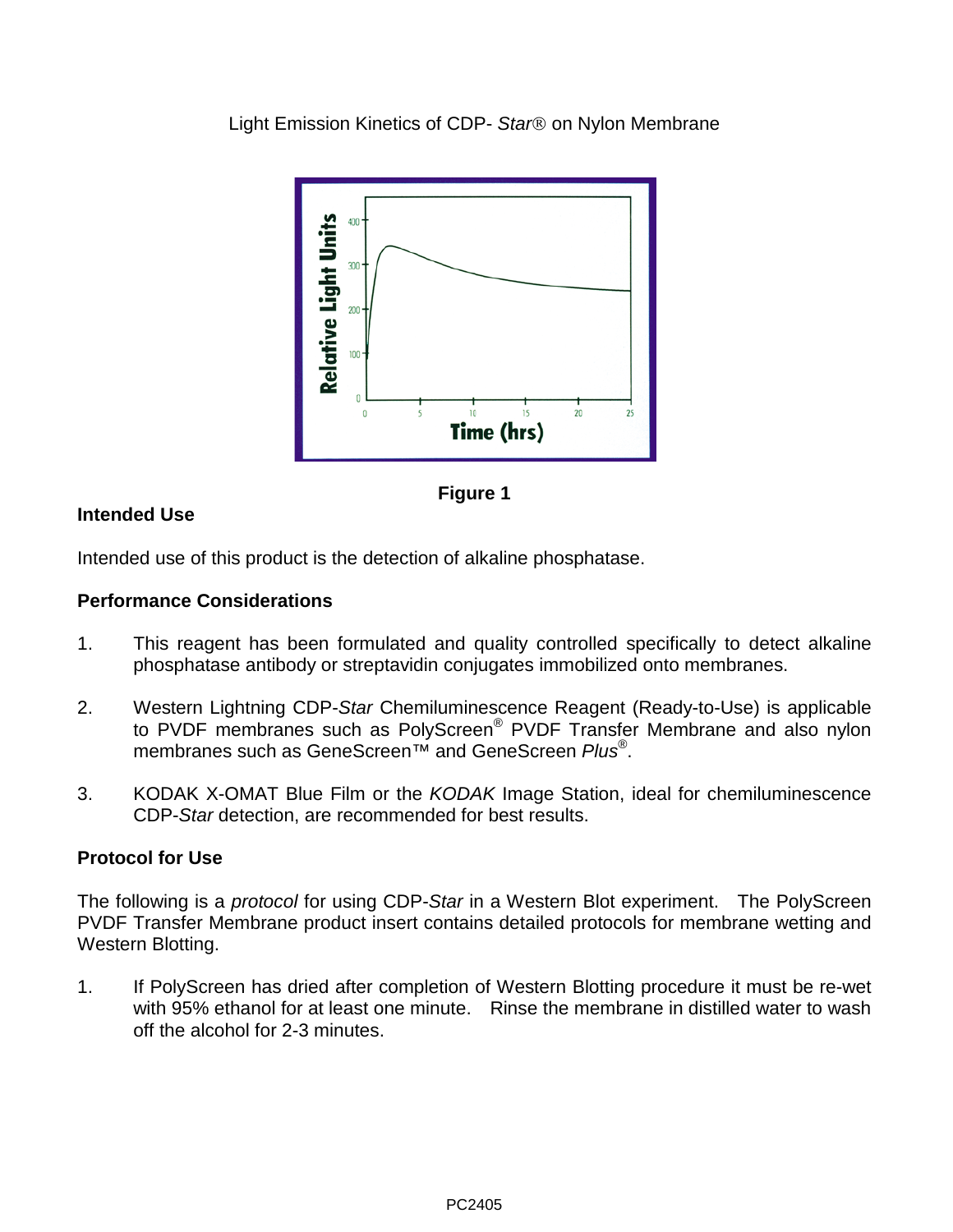- 2. Block the membrane in Blocking Buffer [PBST (0.05M phosphate, 0.154M NaCI, 0.05% TWEEN 20)] for 1 hour at room temperature. To prepare blocking buffer add blocking reagent slowly to the PBST while stirring. Continue stirring and heat the solution slowly to 60°C until all of the blocking reagent is dissolved. The resulting solution will be opaque. Cool to room temperature before use. Alternatively, the membrane may be blocked in 5% non-fat dry milk in PBST.
- 3. Dilute primary antibody in Blocking Buffer and incubate for at least 1 hour at room temperature.
- 4. Wash membrane 2 X 5 minutes in Blocking Buffer at room temperature.
- 5. Dilute secondary antibody in Blocking Buffer and incubate for at least 1 hour at room temperature.
- 6. Wash membrane 3 X 5 minutes in Blocking Buffer at room temperature.
- 7. Mark the membrane to distinguish the side with the immobilized alkaline phosphatase and wash for 5 minutes in 0.1 M Tris (pH 9.5).
- 8. Place the membrane in a clean dish or hybridization bag. Carefully add CDP-*Star* to membranes (0.01 mL/cm<sup>2</sup> -0.05 mL/ cm<sup>2</sup>). Incubate for 5 min at room temperature with agitation. The blot should be covered with solution during this incubation.
- 9. Remove the blot from the substrate and gently blot off any excess reagent onto any filter paper or paper towels. **Do not allow the membranes to dry**.
- 10. Place the membranes, protein side up, between plastic sheet protectors (Boise Cascade Catalog Number L2-A8112) or in plastic wrap and expose initially to KODAK X-OMAT Blue film or the *KODAK* Image Station for 5-10 minutes. Re-exposures can be done until optimal signal to noise ratios are achieved as chemiluminescence signal from CDP-*Star* continues for at least 24 hours.